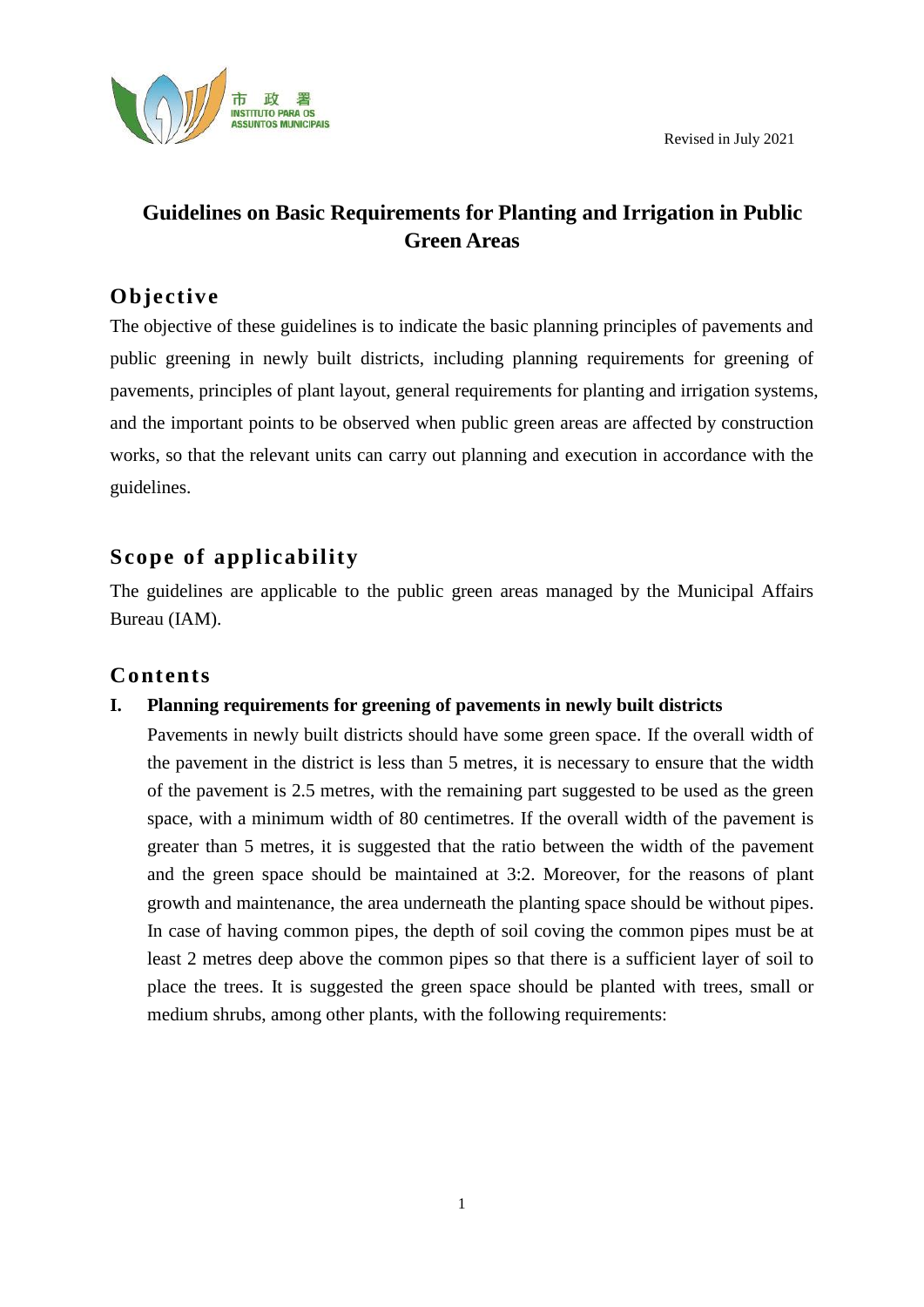

|                                     | <b>Requirements for space</b><br>occupied by plants<br>(area without pipes) | <b>Types of plants</b> |                                   |                                  |                   |                                   |                                                                             |                                                                                                                              |                           |
|-------------------------------------|-----------------------------------------------------------------------------|------------------------|-----------------------------------|----------------------------------|-------------------|-----------------------------------|-----------------------------------------------------------------------------|------------------------------------------------------------------------------------------------------------------------------|---------------------------|
|                                     |                                                                             | <b>Trees</b>           |                                   |                                  | <b>Shrubs</b>     |                                   |                                                                             | H                                                                                                                            |                           |
| <b>Overall width</b><br>of pavement |                                                                             | S<br>m<br>al<br>l      | M<br>e<br>di<br>$\mathbf{u}$<br>m | L<br>$\mathbf{a}$<br>r<br>g<br>e | S<br>m<br>al<br>1 | M<br>e<br>di<br>$\mathbf{u}$<br>m | $\mathbf C$<br>$\bf{0}$<br>n<br>fi<br>g<br>$\mathbf u$<br>re<br>$\mathbf d$ | e<br>r<br>$\mathbf b$<br>a<br>$\mathbf c$<br>e<br>$\mathbf 0$<br>$\mathbf{u}$<br>S<br>pl<br>$\mathbf a$<br>$\mathbf n$<br>ts | <b>Figur</b><br><b>es</b> |
| $\geq$ 3.3 m and $\leq$ 5<br>m      | 2.5 m for pavement and the rest<br>for green space                          | $\circledcirc$         | $\circledcirc$                    |                                  | $\circledcirc$    | $\circledcirc$                    | $\circledcirc$                                                              | $\circledcirc$                                                                                                               | A                         |
| $>5$ m                              | Proportion between the width of<br>pavement and green space = $3:2$         |                        | $\circledcirc$                    | $\circledcirc$                   | $\circledcirc$    | $\circledcirc$                    | $\circledcirc$                                                              | $\circledcirc$                                                                                                               | B                         |

Note: It is necessary to set up fences and reserve spaces for the passage of pedestrians or the loading and unloading of goods.







### II. **Requirements for planting soil**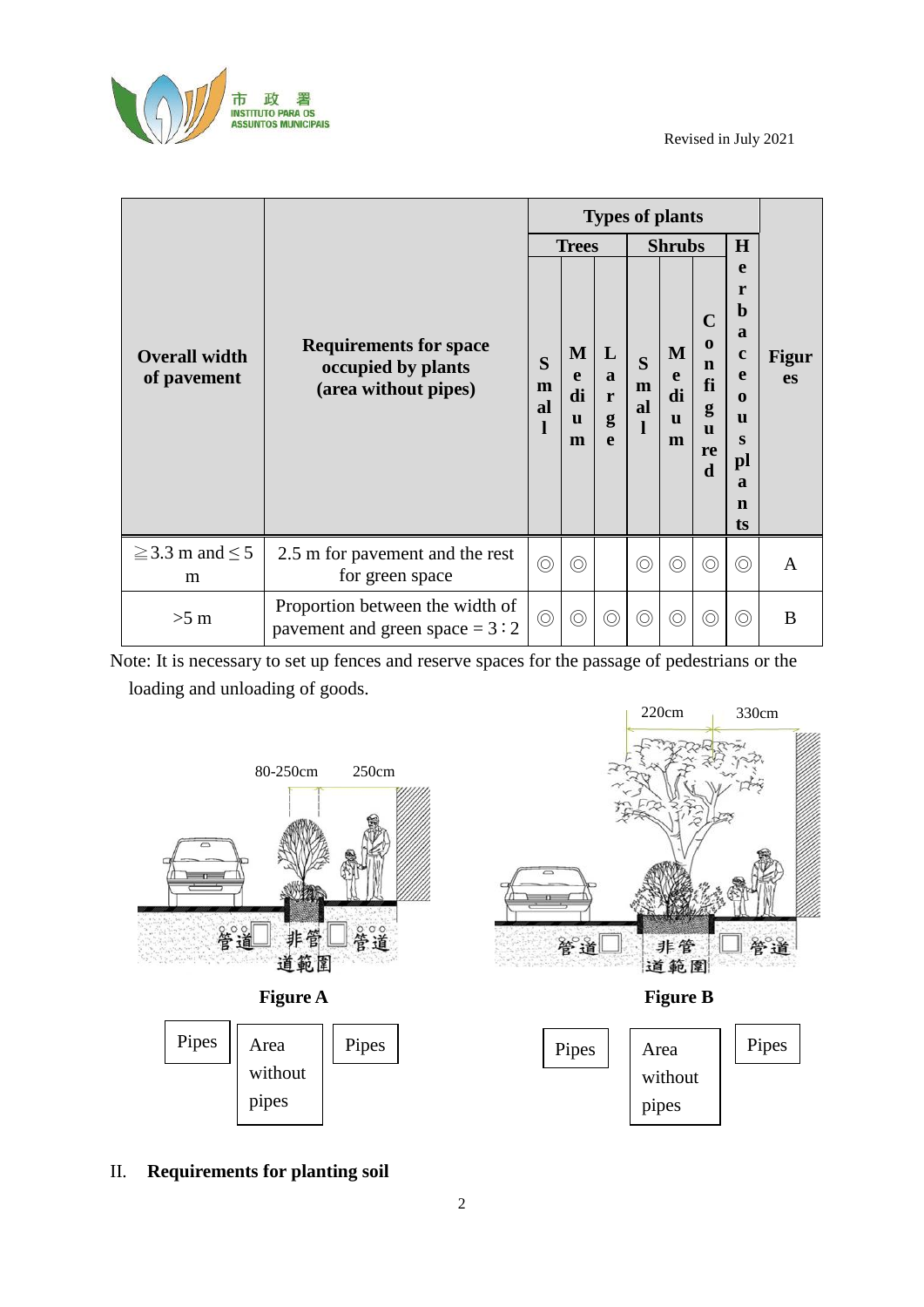

- 1. If a green belt originally has a cement base or bituminous pavement, it is necessary to remove this hard layer and ensure that the drainage in the green belt functions properly.
- 2. In the green belts, it is forbidden to contain construction waste and garbage with diameter greater than 5 cm, e.g. cement and bitumen blocks, wood and iron waste, bricks, small and large stones, etc.
- 3. The green belts should be backfilled, using mixed soil made up of 60% mountain soil, 25% peat, 10% perlite and 5% pond mud in small pieces (in proportion to the volume).
- 4. The soil depth required for backfilling the whole green belt is 1.5 metres or more.
- 5. If planting beds are used as the means of greening, there must be sufficient number of drain outlets in the beds, with the drain outlets covered with chrysanthemum-shaped draining components and wrapped with geotextile fabric to prevent the soil from clogging the drain outlets.
- 6. The depth of soil layer in the planting beds should depend on the type of plants, backfilled with mixed soil made up of 30% mountain soil, 40% peat, 30% ceramsite and gravel (in proportion to the volume). The depth of soil layer is as follows:

| Type of plant | Seasonal | <b>Bush</b>        | Small tree             | Medium or large tree |
|---------------|----------|--------------------|------------------------|----------------------|
|               | flowers  |                    | $(3-6 \text{ m tall})$ | (above 6 m tall)     |
| Depth of soil | 30 cm or | $50 \text{ cm}$ or | 1.3 m or more          | 1.5 m or more        |
| layer         | more     | more               |                        |                      |

Table 1: Requirements for depth of soil layer in the planting beds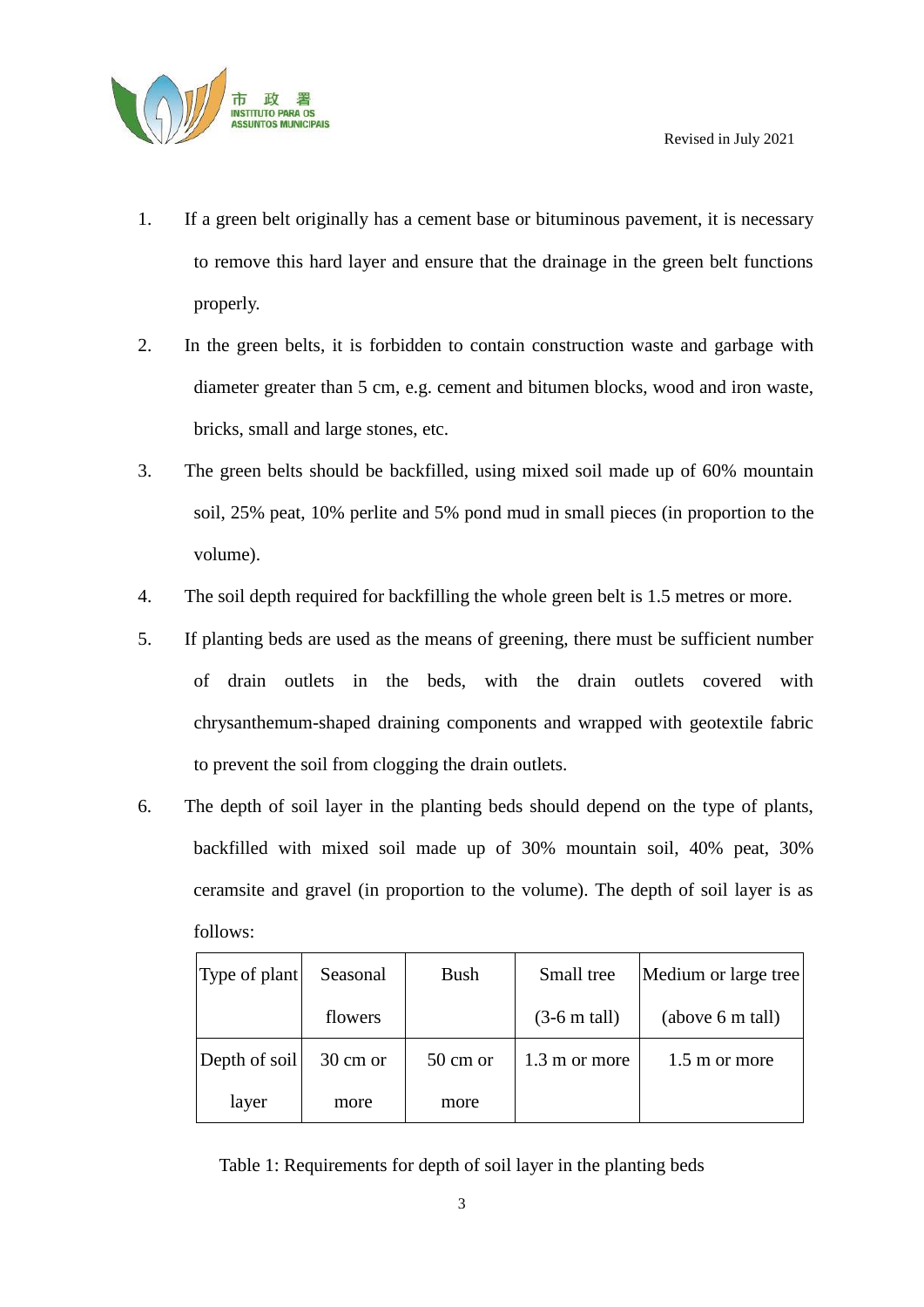

#### **III. Requirements for irrigation system**

The suitable irrigation system can be designed on one's own in the light of the actual situation, but IAM's approval of the design is required to be obtained or the following can be served as reference.

- 1. The newly built green area is required to be equipped with an irrigation system and a designated water meter which should be set up separately to avoid connecting it to other public facilities such as public toilets and fountains, so as to avoid influencing the water supply of other public facilities in the case of maintenance or switching off the main switch.
- 2. In general, an automatic irrigation system along with a manual watering system should be installed in a green area. The depth of the underground water supply pipes should be 30 cm from the soil surface. In addition, the part of water pipes above the ground connecting the nozzles should be 15 cm from the kerbstone to minimise the chances of making the road surface wet.
- 3. The material of underground water supply pipes should be made of galvanised iron or water pipes of the same quality, and those pipes that connect the nozzles on the soil surface must be high density polyethylene pipes or soft plastic pipes of the same quality with the complete set of sprinklers provided and installed. Besides, all the materials used for water supply must be resistant to heat, ultraviolet rays and wear.
- 4. For the method of connection of irrigation water pipes, there should be a set of automatic sprinkler system (1 to 1.25 inches, depending on the size of the water meter) connected to a branch of the underground main water supply pipe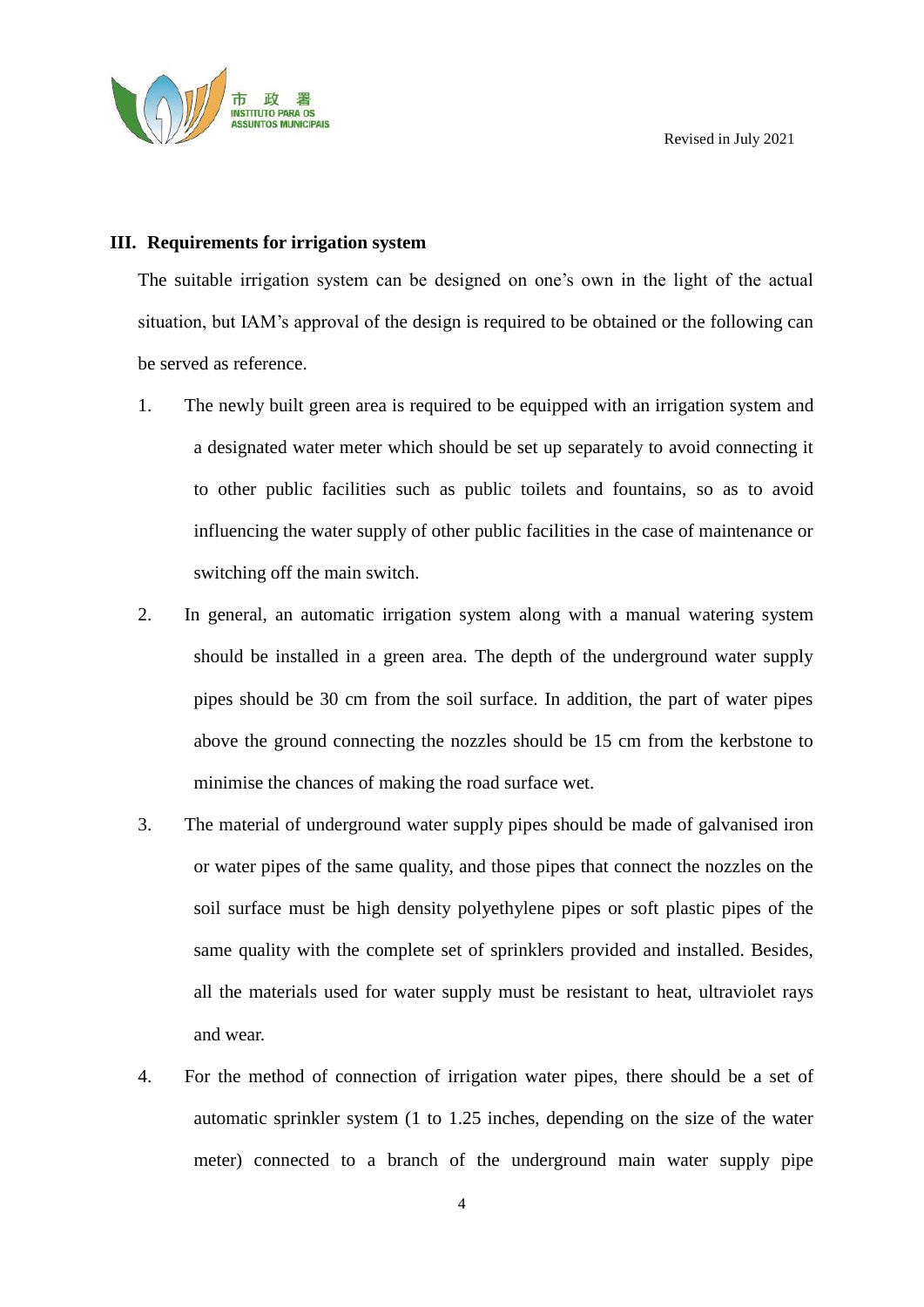

(depending on the pipe size of water meter). The sprinkler at ground level is 1/2 to 3/4 inches, depending on the secondary pipe of the automatic sprinkler. This system is required to be set up in individual sets for separate operation so as to suit the actual situation. The manual watering system (3/4 inch pipe) is also required to connect from a branch of the underground main water supply pipe. Therefore, the water supply pipes of the automatic irrigation system should be separated from those of the manual watering system so that the situation where the manual watering system and the automatic irrigation system operate simultaneously does not occur.

- 5. In general, in a green belt, there should be an adjustable 180º sprinkler nozzle (Fig. 1) in every 3 metres. In an area with a larger surface or corners, it is possible to install a movable sprinkler nozzle with adjustable angles (Fig. 2). If the width of the green belt is greater than 5 metres, it is necessary to increase the number of nozzles in the centre of the green belt in accordance with the actual situation to ensure that the spraying water can cover the entire green belt.
- 6. For the installation of a manual watering system, it is necessary to install a ball faucet with isolated switch in every 30 metres, which is used for connecting a pipe for manual watering.
- 7. For the planting beds (flowerpots) with width less than 100 cm, it is necessary to use drip irrigation, and the system must be connected to the adjustable sprinkler and able to be placed on the ground (Fig. 3) with a polyethylene pipe. In general, a sprinkler nozzle should be installed in every 20 cm and the irrigation should cover the whole planting surface with the spraying extent not exceeding the planting beds as the basic principle.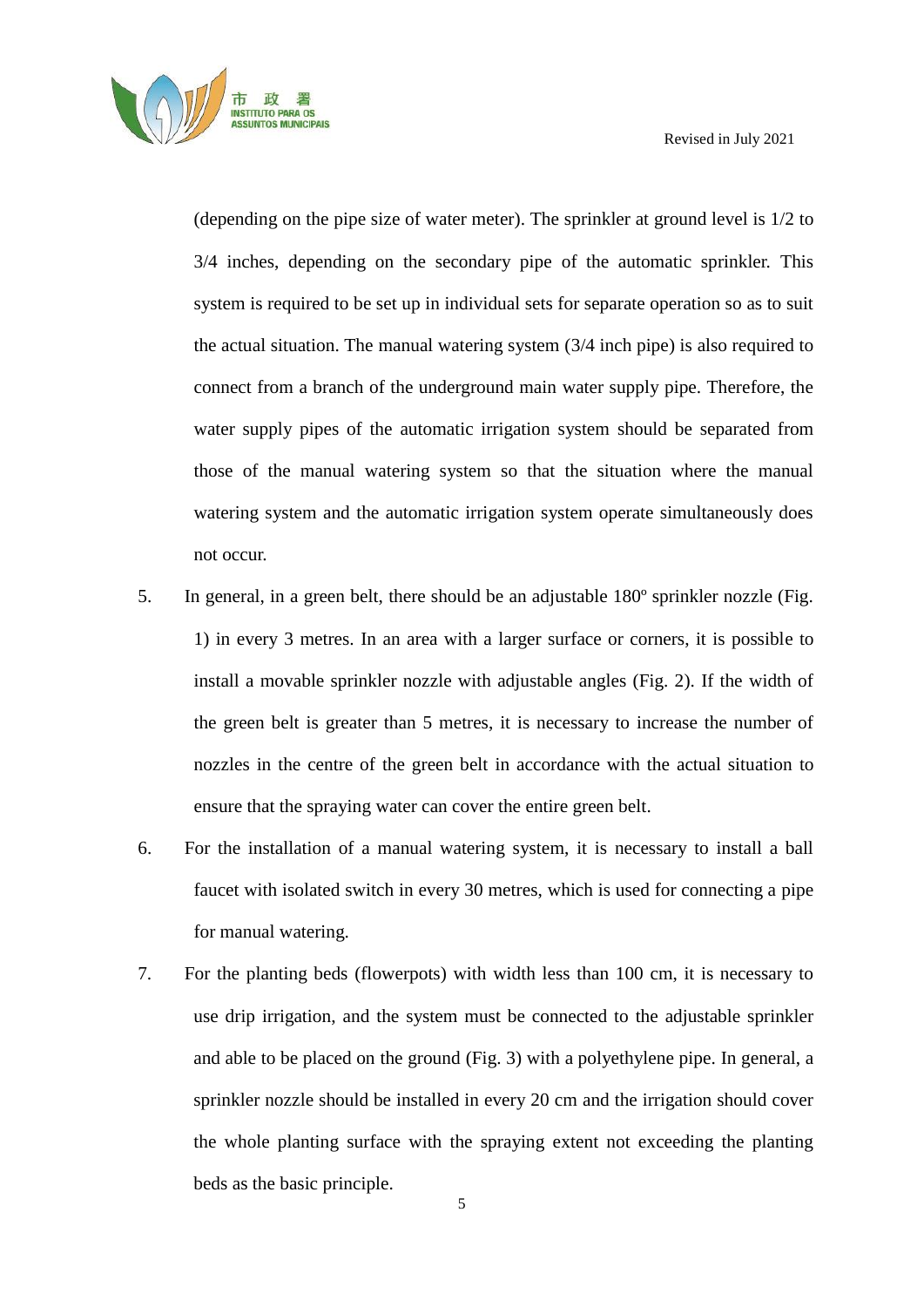

8. In the green belts and planting beds, all the installations such as water valves, water meters, should be protected by metal or plastic boxes with covers and locks.



- **IV.** Plant layout and planting requirements
	- 1. For plant layout, if there is enough space to place the plants, it should be done gradually in several layers, i.e. placing the trees, shrubs and herbaceous plants.
	- 2. Trees must be placed at least 5 metres away from road lights, traffic signals or traffic signs, at least 10 metres away (measured along the lane) from intersections of the roads and at least 5 metres from bus stops, zones for loading and unloading goods, pedestrian crossings or vehicle entrances and exits. Besides, the trees should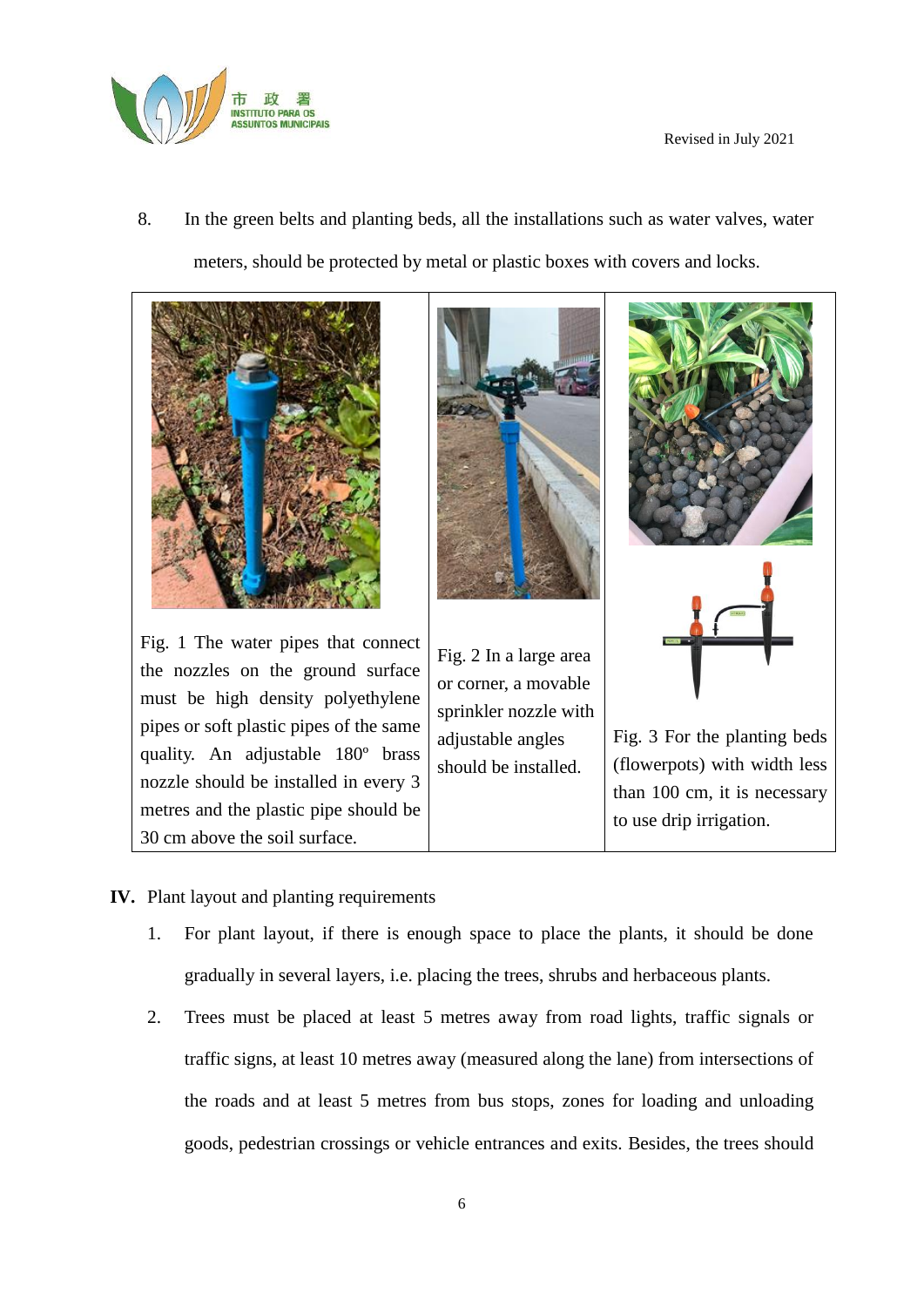

be planted in places where they do not affect the operation or repair of speed detection cameras and other traffic surveillance cameras / equipment.

- 3. In order not to obstruct the view of pedestrians and drivers, in roundabouts with a diameter of less than 10 metres, only shrubs and herbaceous plants may be planted, and no trees should be planted there. In green areas 10 metres away from pedestrian crossing facilities, the kerbstone and shrubs must not have a total height greater than 80 centimetres.
- 4. When planting, it is necessary to plant according to the design drawing or the instructions of the IAM staff. In addition, the planting density should depend on the crown extent of the plant, avoiding the situation where the plants are too sparely planted and the soil is seen. In general, for bushes with the crown extent of 40 cm, about 9 bushes should be planted in an area of 1 square metre.
- 5. The plants should have dense foliage and be healthy and free from plant pests. When planting, it is necessary to remove the packaging covering the roots of the plant before planting it in the soil, paying attention with care not to damage the roots. After planting, the packaging bags and any trash must be removed.
- 6. Before planting, it is necessary to add base fertiliser, such as organic fertiliser like chicken manure. The amount of organic fertiliser used should be  $3.75$ kg / m<sup>2</sup> and the compound fertiliser should be  $0.15\text{kg}/\text{m}^2$ . Depending on the situation, fertiliser can be added in a pit or in a circular trench. However, the fertiliser cannot come into direct contact with the plant's roots, nor can it be exposed outside the soil.
- 7. After planting, the soil should be suitably compacted and sufficiently irrigated.

### **V. Greening of roofs or terraces of buildings**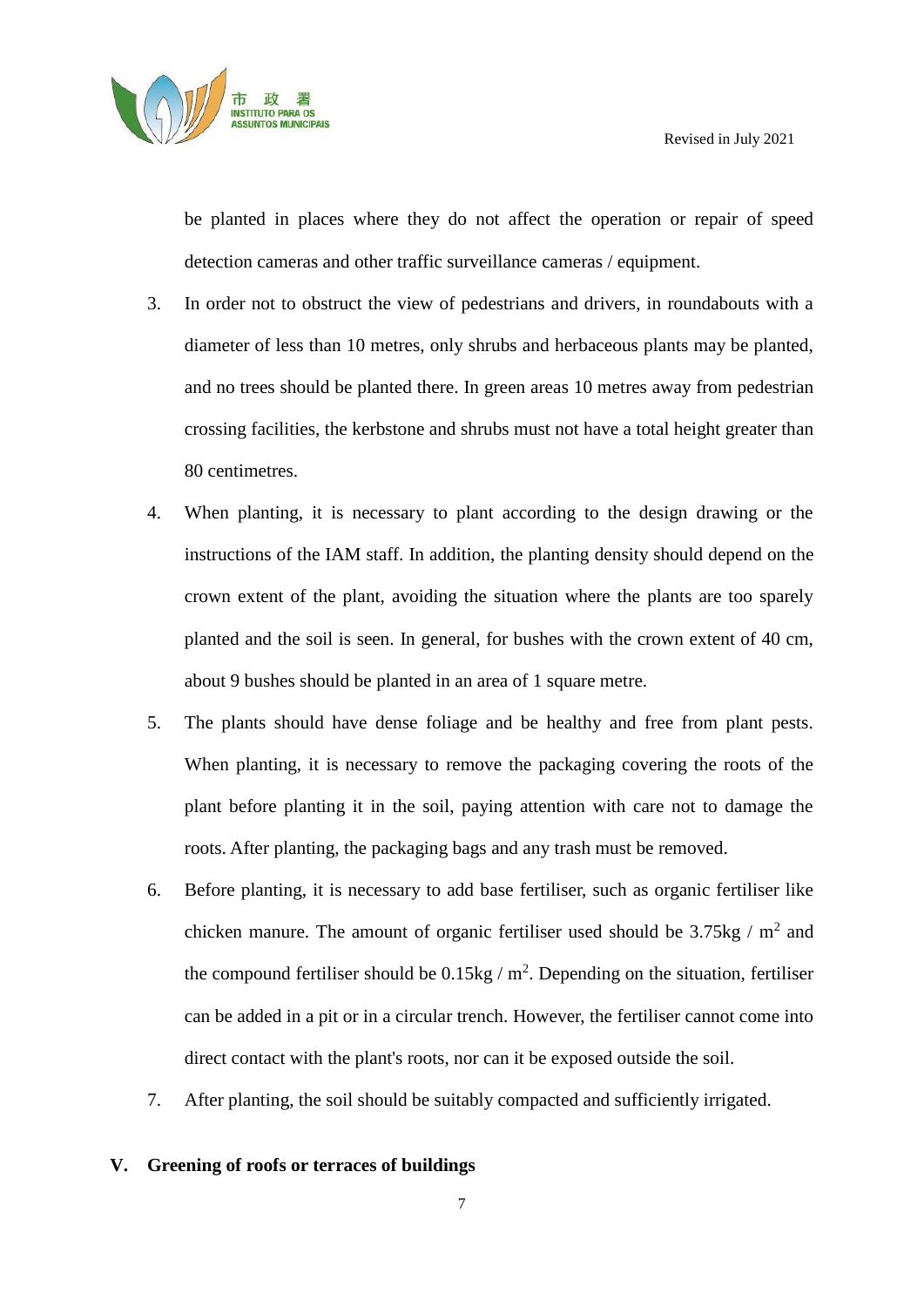

1. For greening of roofs or terraces of buildings, it is necessary to evaluate the load bearing capacity of the roofs or terraces concerned. In order to widen the green area and enrich the greening elements, the work can be carried out in the form of a thin layer of green or landscaped roof if the load bearing is possible. In this case, the roof or terrace is required to have comprehensive waterproofing layer, along with other facilities such as root barrier, water retention and protection sheet, water retention and drainage board and drainage system, planting soil and planting layer, etc. (See Fig. 4)



- 1. Planting layer
- 2. Rooftop lightweight soil
- 3. Filter sheet SF
- 4. Water retention and drainage board FD60 Neo
- 5. Water retention and protection sheet ISM 50
- 6. Root barrier WSF 40 or waterproofing sheet TPO
- 2. The planting soil used in the thin layer of greening and planting pots should be roof lightweight soil consisted of sandy loam, humus, artificial soil, expanded clay,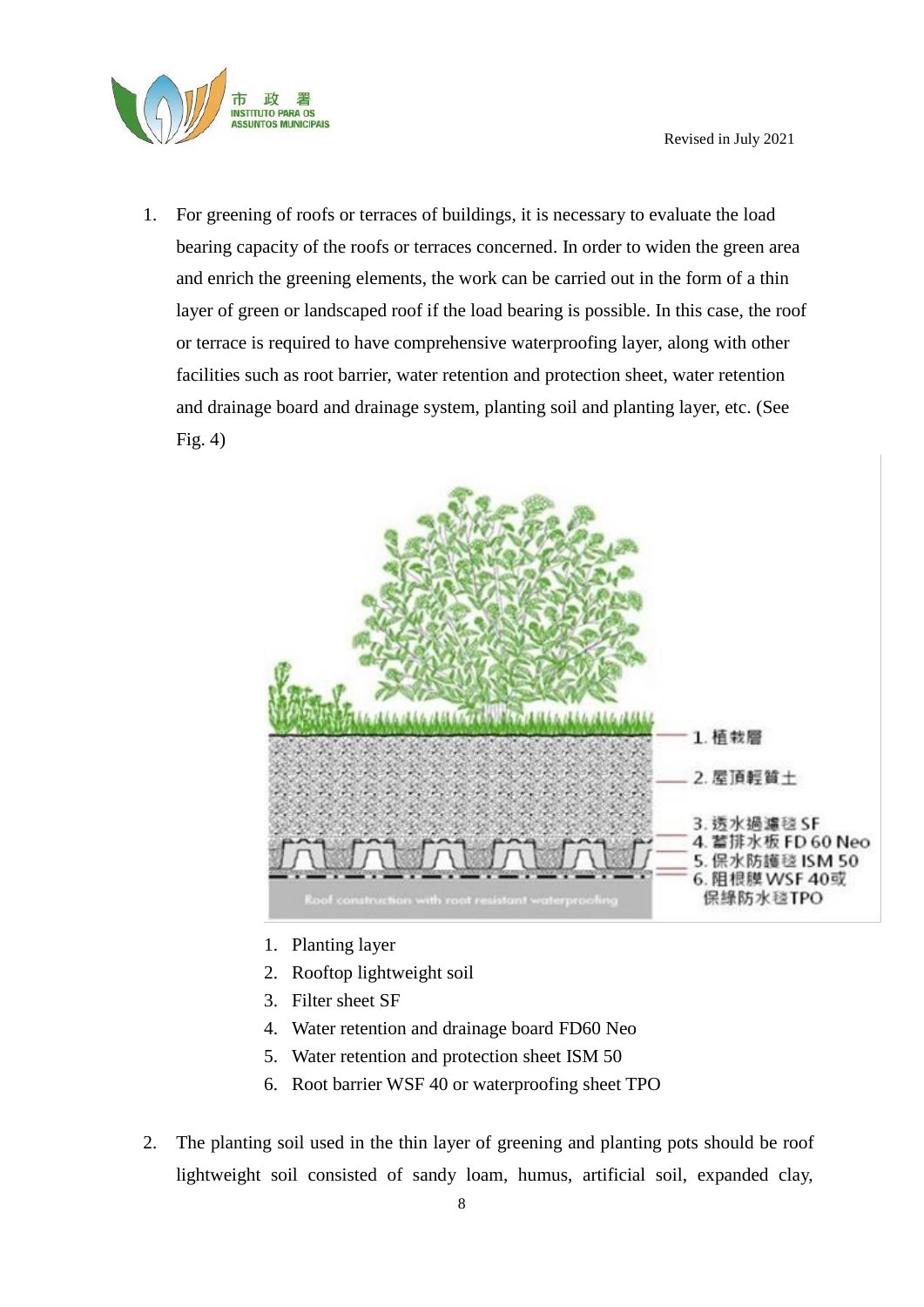

zeolites and activator, with overall density (dry weight):  $0.8 - 1.0$  g/cm<sup>3</sup>. Soil depth for planting layer and lightweight soil samples are defined in Table 1 and Fig. 5, respectively.



Fig. 5

- 3. If it is not possible to use the form of a thin layer of green or landscaped roof, planting pots can still be used to create a space with plants depending on the load bearing capacity and condition of the roof concerned. In this case, the pots are required to have comprehensive water supply and drainage system, along with other facilities such as root barrier, water retention and protection sheet, water retention and drainage board and drainage system, planting soil and planting layer, etc.
- 4. The water drainage system for public greening on the roofs or terraces of buildings must meet the following requirements:
	- a) The water drainage system on public green terraces must be independent and must not enter the area on the lower floor of the building.
	- b) It is suggested that a raised floor should be created on public green terraces, allowing for a second drainage of water, avoiding infiltration problems in the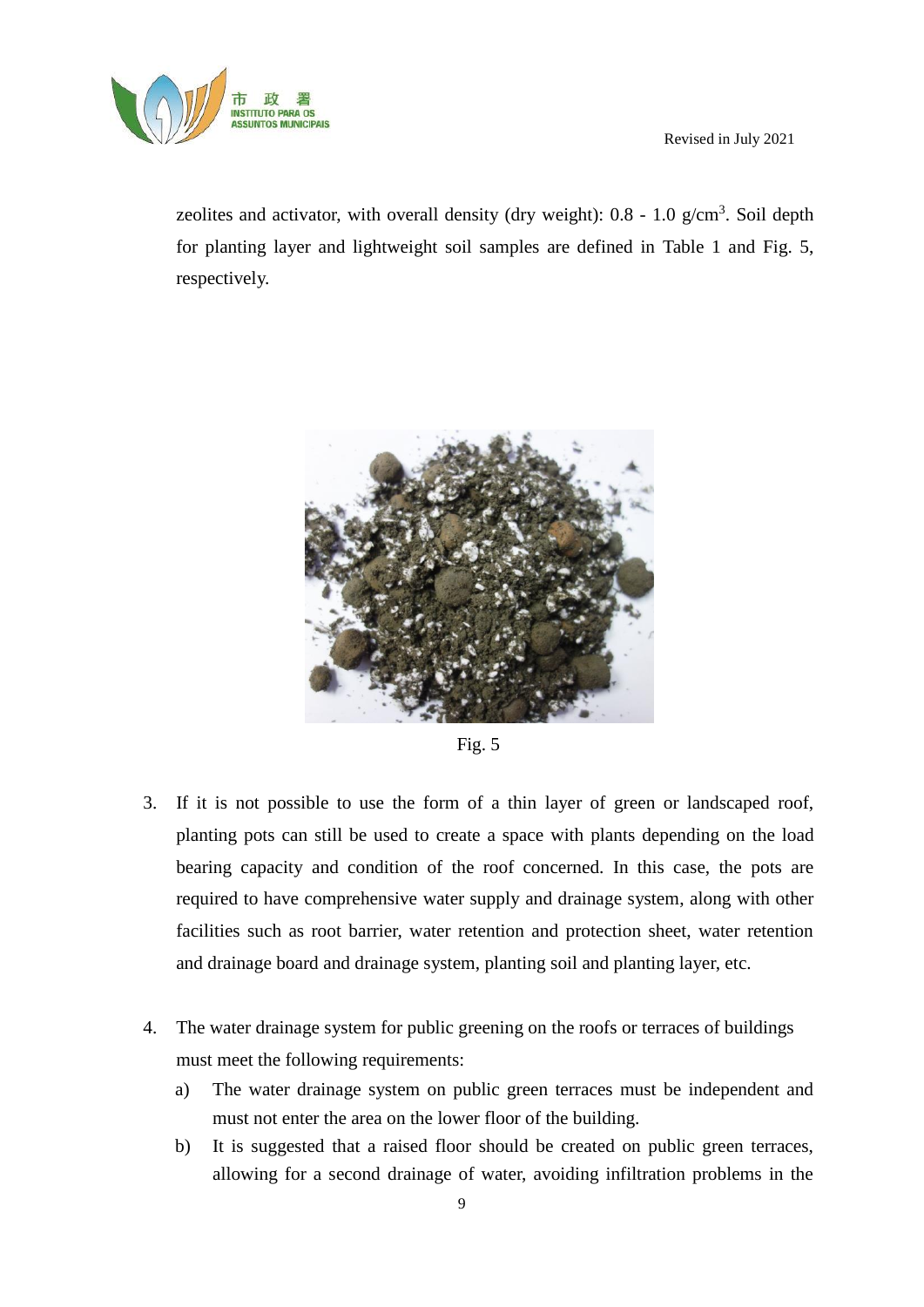

lower floors of buildings. The upper or lower boards of the raised floor must also have effective waterproofing. It will be extremely beneficial if there is enough space for workers to access the raised floor and carry out inspections or repairs there.

- c) The green area must have retaining grids for the leaves of the trees, intended exclusively to collect the liquids coming from the drainage layer, thus facilitating the subsequent cleaning and unblocking work.
- d) The vertical water drainage pipes used in greening must be placed on the exterior walls of the building, in order to facilitate their repair and replacement. A visible surveillance manhole must be installed in the place where the vertical pipes are in contact with the public walkway, so that they are connected to the street hydrants.
- e) The green terrace must be able to drain liquids resulting from a flood. The designer must adapt the drainage capacity of the water collection facilities to the area where water is accumulated and to the volume of precipitation, depending on the intensity of the rainfall.
- f) It is suggested that the drainage system has enough air outlet pipes to guarantee the smooth flow in the water pipes.
- g) The proper slope for the horizontal water drainage pipes should be 2%, thus reducing accumulation situations.
- h) Regarding the diameter of the drainage pipes, it is suggested that pipes of  $\phi$ 150 are uniformly used and that outlets are placed in the appropriate locations (taking into account the length of the tools used in unclogging), thus facilitating cleaning and unclogging afterwards.
- i) To join the drain pipes together, accessories with bend of 45º should be used.
- j) Drain pipes must be connected in series, in order to make directional unclogging with tools easy afterwards.
- k) Movable stainless steel grids must be installed in all water collection outlets.
- l) It is suggested that sufficient installations should be equipped to allow for the sedimentation of sand (except the "U" drain) in the lower section of the gutters.

### **VI. Maintenance period**

1. From the day of completion of inspection of all newly built green areas, the contractors are required to provide greening maintenance for at least 12 months, with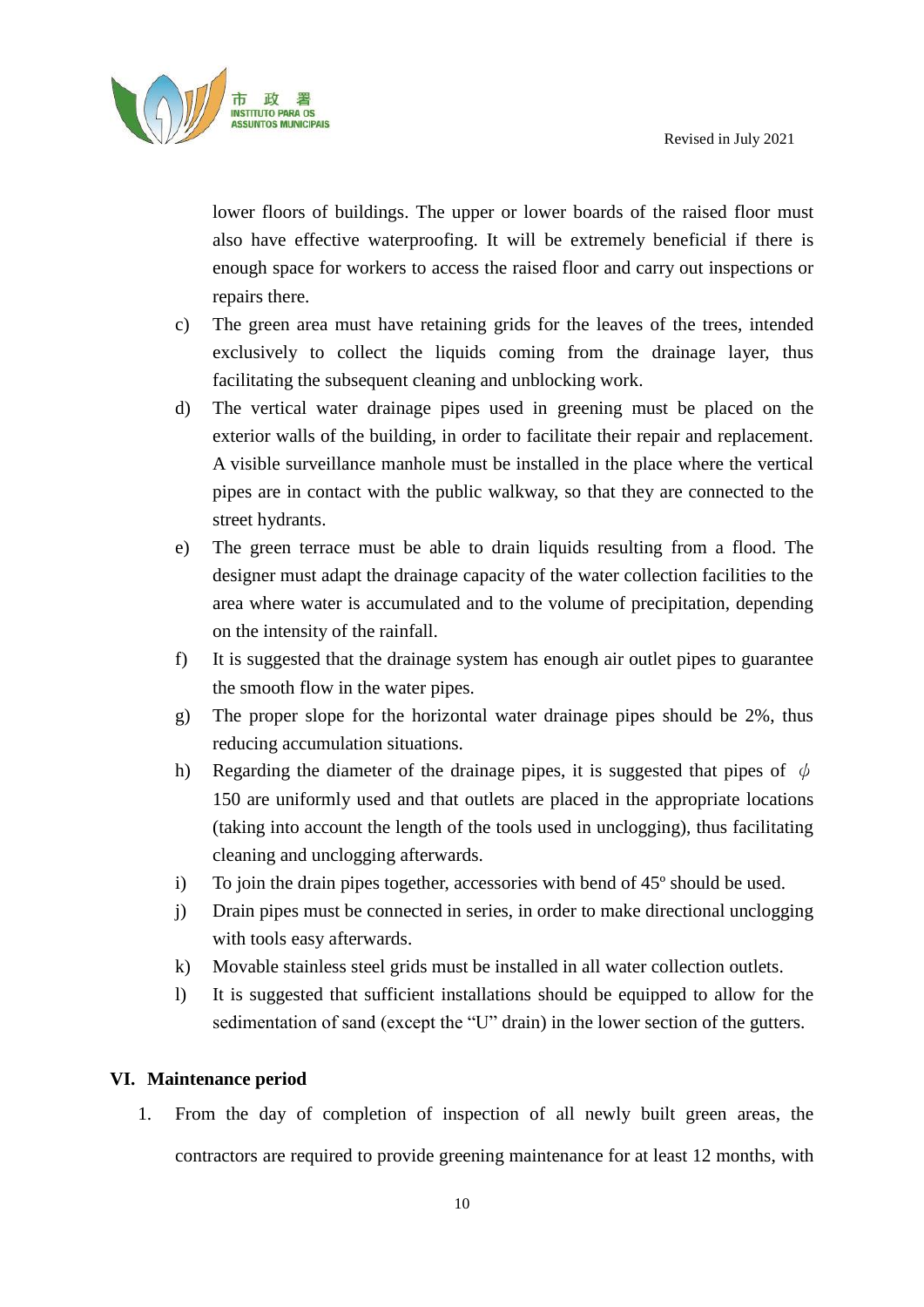

greening maintenance for roof greening of landscape garden design for at least 24 months. The content of maintenance work includes providing all the plants in the areas with irrigation and regular pruning, fertilising, controlling weeds and spraying pesticide, etc., to ensure that such plants can grow healthily. During the maintenance period, if the plants die or their growth retards, the contractor concerned is responsible for replacement of the plants with the same species, specifications and quantity free of charge.

- 2. During the maintenance period, if there is any damage to the irrigation equipment in the green areas, the contractor concerned has to provide maintenance and repair free of charge to ensure that the spraying equipment can function properly in the areas.
- 3. After the maintenance period, an inspection for approval is required to be conducted by the IAM staff with the unit or contractor concerned in order to end the work.

### **VII. Green areas affected by construction works**

- 1. It is necessary to inform IAM staff of the content of the construction works five or more working days before carrying them out, and provide the photos and lists of plants, facilities of irrigation system in the areas affected by the works. Such lists have to be confirmed by IAM, which will be served as the basis of the restoration work in the future.
- 2. After completion of the construction works, a horticultural company should be hired to carry out restoration work on site in accordance with the requirements of the guidelines, including replanting bushes and turf (same species as the existing ones), normal operation of faucet facilities and backfilling soil, as well as removing all garbage and construction waste on site. After the restoration work has been